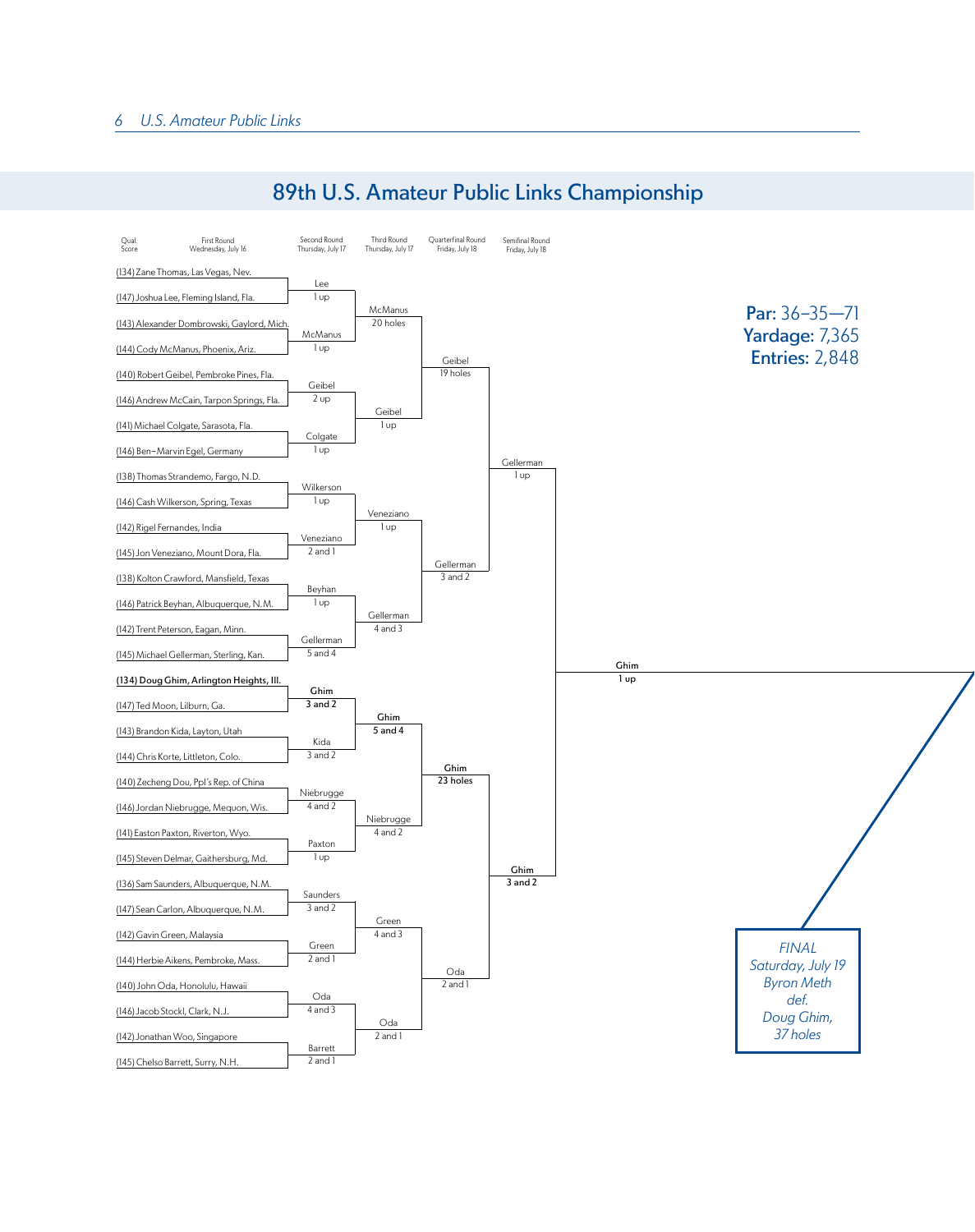

## July 14-19, 2014, Sand Creek Station, Newton, Kan.